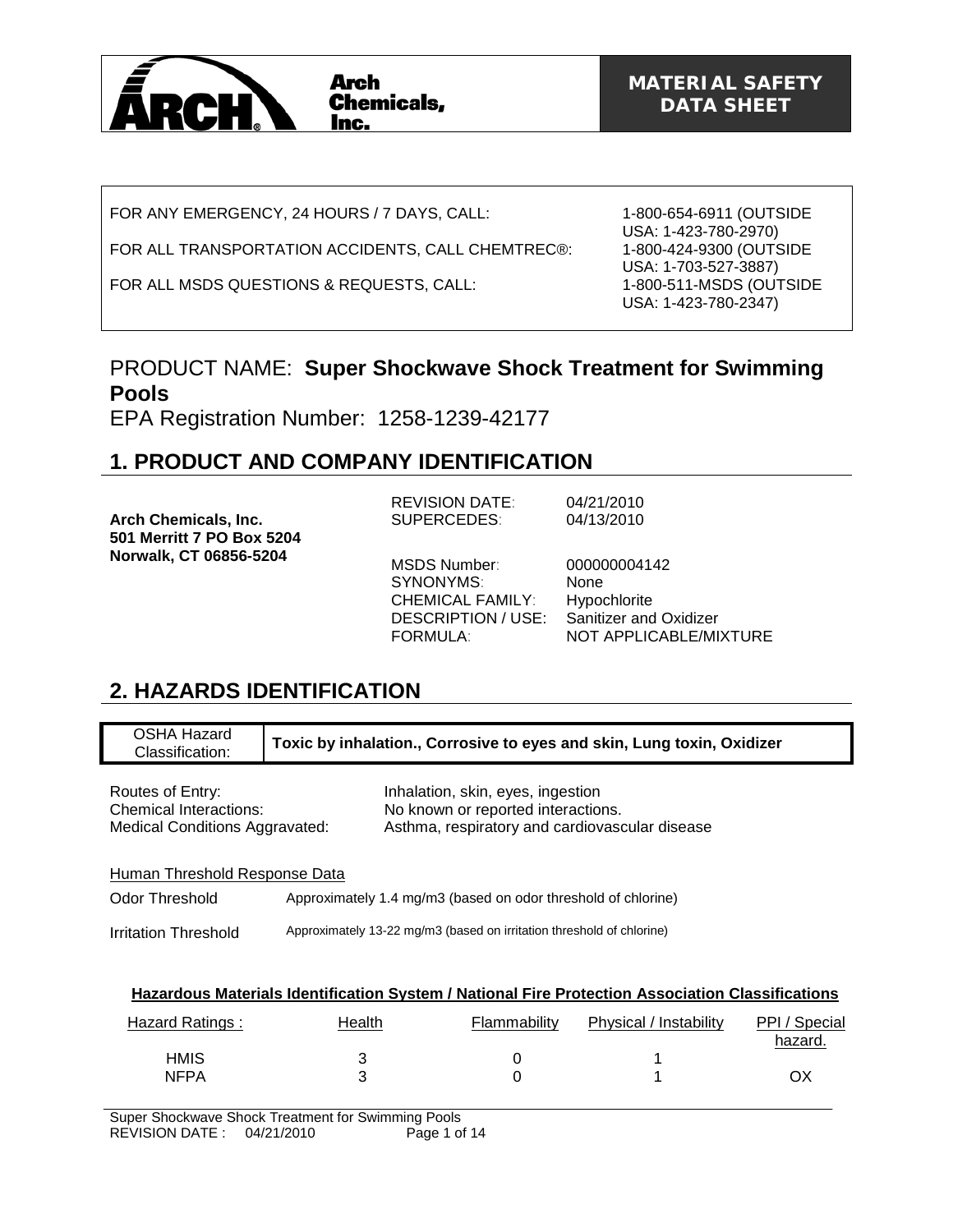

## Immediate (Acute) Health Effects

| HARMFUL IF PRODUCT IS INHALED IN HIGH CONCENTRATIONS.<br>CAUSES BURNS TO RESPIRATORY TRACT. Inhalation of dust or |
|-------------------------------------------------------------------------------------------------------------------|
| vapor from this product can be irritating to the nose, mouth, throat and                                          |
| lungs. In confined areas, mechanical agitation can result in high levels                                          |
| of dust, and reaction with incompatible materials (as listed in Section 10)                                       |
| can result in high concentrations of chlorine vapor, either of which may                                          |
| result in burns to the respiratory tract, producing lung edema, shortness                                         |
| of breath, wheezing, choking, chest pains, impairment of lung function                                            |
| and possible permanent lung damage.                                                                               |
| DRY MATERIAL CAUSES MODERATE SKIN IRRITATION. WET                                                                 |
| MATERIAL CAUSES SKIN BURNS. Dermal exposure to dry material                                                       |
| causes moderate skin irritation characterized by redness and swelling.                                            |
| Dermal exposure to wet material can cause severe irritation and/or                                                |
| burns characterized by redness, swelling and scab formation. Prolonged                                            |
| skin exposure may cause permanent damage.                                                                         |
| CAUSES BURNS TO EYES. Severe irritation and/or burns can occur                                                    |
| following eye exposure. Direct contact may cause impairment of vision<br>and corneal damage.                      |
| MODERATELY TOXIC IF SWALLOWED. CAUSES BURNS TO                                                                    |
| DIGESTIVE TRACT. Irritation and/or burns can occur to the entire                                                  |
| gastrointestinal tract, including the stomach and intestines,                                                     |
| characterized by nausea, vomiting, diarrhea, abdominal pain, bleeding,                                            |
| and/or tissue ulceration or perforation. Significant exposure to this                                             |
| material can lead to serious health effects and/or death.                                                         |
| This product is corrosive to all tissues contacted and upon inhalation,                                           |
| may cause irritation to mucous membranes and respiratory tract., The                                              |
| dry material is irritating to the skin. However when wet, it will produce                                         |
| burns to the skin.                                                                                                |
|                                                                                                                   |

## Prolonged (Chronic) Health Effects

| Carcinogenicity:               | This product is not known or reported to be carcinogenic by any<br>reference source including IARC, OSHA, NTP or EPA.                                                                                                                        |
|--------------------------------|----------------------------------------------------------------------------------------------------------------------------------------------------------------------------------------------------------------------------------------------|
| Reproductive and               | No reproductive or developmental risk to humans is expected from                                                                                                                                                                             |
| Developmental Toxicity:        | exposure to this product.                                                                                                                                                                                                                    |
| Inhalation:                    | Repeated inhalation exposure may cause impairment of lung function<br>and permanent lung damage.                                                                                                                                             |
| <b>Skin Contact:</b>           | Effects similar to those from acute exposure. In addition, chronic<br>exposure to wet material may cause effects secondary to tissue<br>destruction.                                                                                         |
| Ingestion:                     | There are no known or reported effects from chronic ingestion except for<br>effects similar to those experienced from single exposure. The acute<br>corrosivity of this product, makes chronic ingestion of significant<br>amounts unlikely. |
| Sensitization:                 | This material is not known or reported to be a skin or respiratory<br>sensitizer.                                                                                                                                                            |
| Chronic Target Organ Toxicity: | There are no known or reported effects from repeated exposure except<br>those secondary to burns.                                                                                                                                            |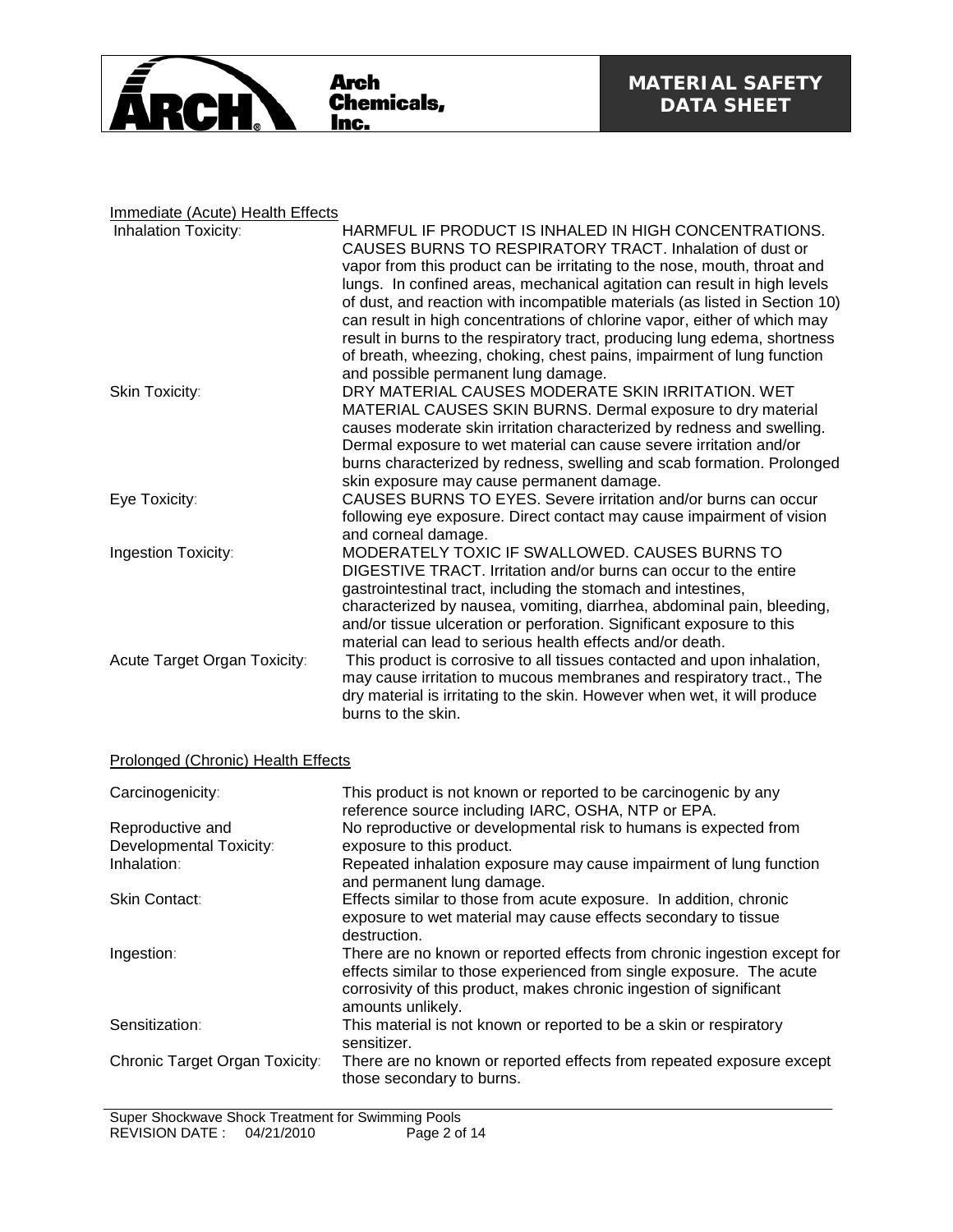

Supplemental Health Hazard Information :

No additional health information available.

# **3. COMPOSITION / INFORMATION ON INGREDIENTS**

| <b>CAS OR CHEMICAL NAME</b> | CAS#       | % RANGE   |
|-----------------------------|------------|-----------|
| <b>CALCIUM HYPOCHLORITE</b> | 7778-54-3  | $60 - 80$ |
|                             |            |           |
| SODIUM CHLORIDE             | 7647-14-5  | $10 - 20$ |
|                             |            |           |
| <b>CALCIUM CHLORATE</b>     | 10137-74-3 | $0 - 5$   |
|                             |            |           |
| <b>CALCIUM CHLORIDE</b>     | 10043-52-4 | $0 - 5$   |
| <b>CALCIUM HYDROXIDE</b>    | 1305-62-0  | $0 - 4$   |
|                             |            |           |
| <b>CALCIUM CARBONATE</b>    | 471-34-1   | $0 - 5$   |
|                             |            |           |
| Water                       | 7732-18-5  | $7 - 16$  |

# **4. FIRST AID MEASURES**

| General Advice: | Call a poison control center or doctor for treatment advice. For 24-hour<br>emergency medical assistance, call Arch Chemical Emergency Action Network at<br>1-800-654-6911. Have the product container or label with you when calling a<br>poison control center or doctor, or going for treatment. |
|-----------------|-----------------------------------------------------------------------------------------------------------------------------------------------------------------------------------------------------------------------------------------------------------------------------------------------------|
| Inhalation:     | IF INHALED: Move person to fresh air. If person is not breathing, call 911 or an<br>ambulance, then give artificial respiration, preferably mouth-to-mouth if possible.<br>Call a poison control center or doctor for further treatment advice.                                                     |
| Skin Contact:   | IF ON SKIN OR CLOTHING: Take off contaminated clothing. Rinse skin<br>immediately with plenty of water for 15-20 minutes. Call a poison control center or<br>doctor for treatment advice.                                                                                                           |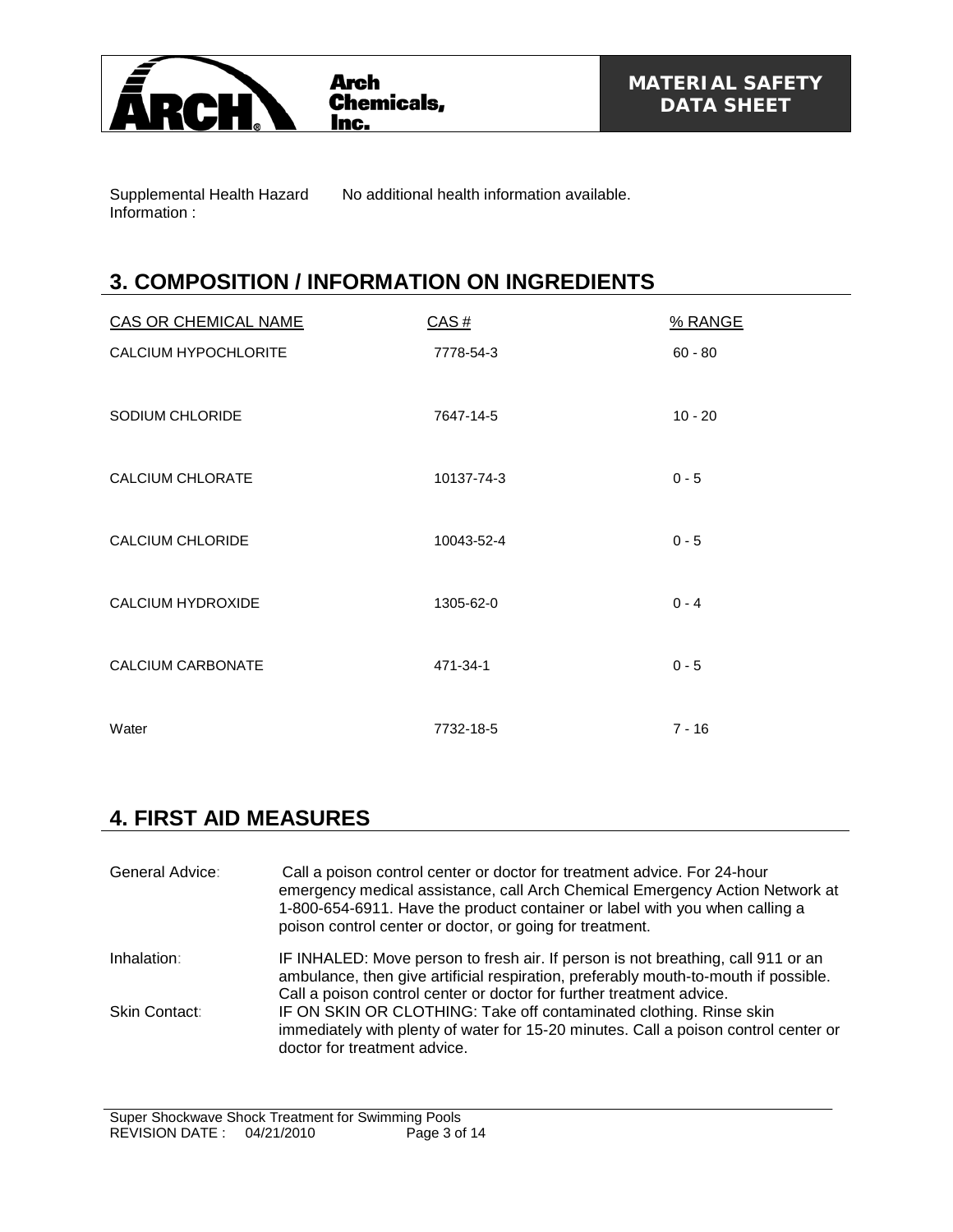

| Eye Contact:        | IF IN EYES: Hold eye open and rinse slowly and gently with water for 15-20         |
|---------------------|------------------------------------------------------------------------------------|
|                     | minutes. Remove contact lenses, if present, after the first 5 minutes, then        |
|                     | continue rinsing eye. Call a poison control center or doctor for treatment advice. |
| Ingestion:          | IF SWALLOWED: Call a poison control center or doctor immediately for treatment     |
|                     | advice. Have person sip a glass of water if able to swallow. Do not induce         |
|                     | vomiting unless told to do so by a poison control center or doctor. Do not give    |
|                     | anything by mouth to an unconscious person.                                        |
| Notes to Physician: | Probable mucosal damage may contraindicate the use of gastric lavage.              |

# **5. FIRE FIGHTING MEASURES**

| Flammability Summary (OSHA):                 | This product is chemically reactive with many substances. Any<br>contamination of the product with other substances by spill or<br>otherwise may result in a chemical reaction and fire., This product is<br>a strong oxidizer which is capable of intensifying a fire once started.,<br>Product is not known to be flammable, combustible or pyrophoric. |
|----------------------------------------------|-----------------------------------------------------------------------------------------------------------------------------------------------------------------------------------------------------------------------------------------------------------------------------------------------------------------------------------------------------------|
| <b>Flammable Properties</b>                  |                                                                                                                                                                                                                                                                                                                                                           |
| Flash Point:                                 | Not applicable                                                                                                                                                                                                                                                                                                                                            |
| <b>Autoignition Temperature:</b>             | Not applicable                                                                                                                                                                                                                                                                                                                                            |
| <b>Extinguishing Media:</b>                  | Water only. Do not use dry extinguishers containing ammonium<br>compounds.                                                                                                                                                                                                                                                                                |
| Fire Fighting Instructions:                  | Use water to cool containers exposed to fire. See Section 6 for<br>protective equipment for fire fighting.                                                                                                                                                                                                                                                |
| Upper Flammable / Explosive Limit, % in air: | Not applicable                                                                                                                                                                                                                                                                                                                                            |
| Lower Flammable / Explosive Limit, % in air: | Not applicable                                                                                                                                                                                                                                                                                                                                            |

# **6. ACCIDENTAL RELEASE MEASURES**

| Personal Protection for Emergency<br>Situations: | Response to a large quantity spill (100 pounds or greater) or when<br>dusting or decomposition gas exposure could occur requires the use<br>of a positive pressure full face supplied air repirator or self contained<br>breathing apparatus (SCBA), chemical resistant gloves, coveralls<br>and boots. In case of fire, this personal protective equipment should<br>be used in addition to normal fire fighter equipment. |
|--------------------------------------------------|-----------------------------------------------------------------------------------------------------------------------------------------------------------------------------------------------------------------------------------------------------------------------------------------------------------------------------------------------------------------------------------------------------------------------------|
| <b>Spill Mitigation Procedures</b>               |                                                                                                                                                                                                                                                                                                                                                                                                                             |
| Air Release:                                     | Vapors may be suppressed by the use of water fog. All water utilized<br>to assist in fume suppression, decontamination or fire suppression<br>may be contaminated and must be contained before disposal and/or<br>treatment.                                                                                                                                                                                                |
| Water Release:                                   | This product is heavier than water. This material is soluble in water.<br>Monitor all exit water for available chlorine and pH. Advise local<br>authorities of any contaminated water release.                                                                                                                                                                                                                              |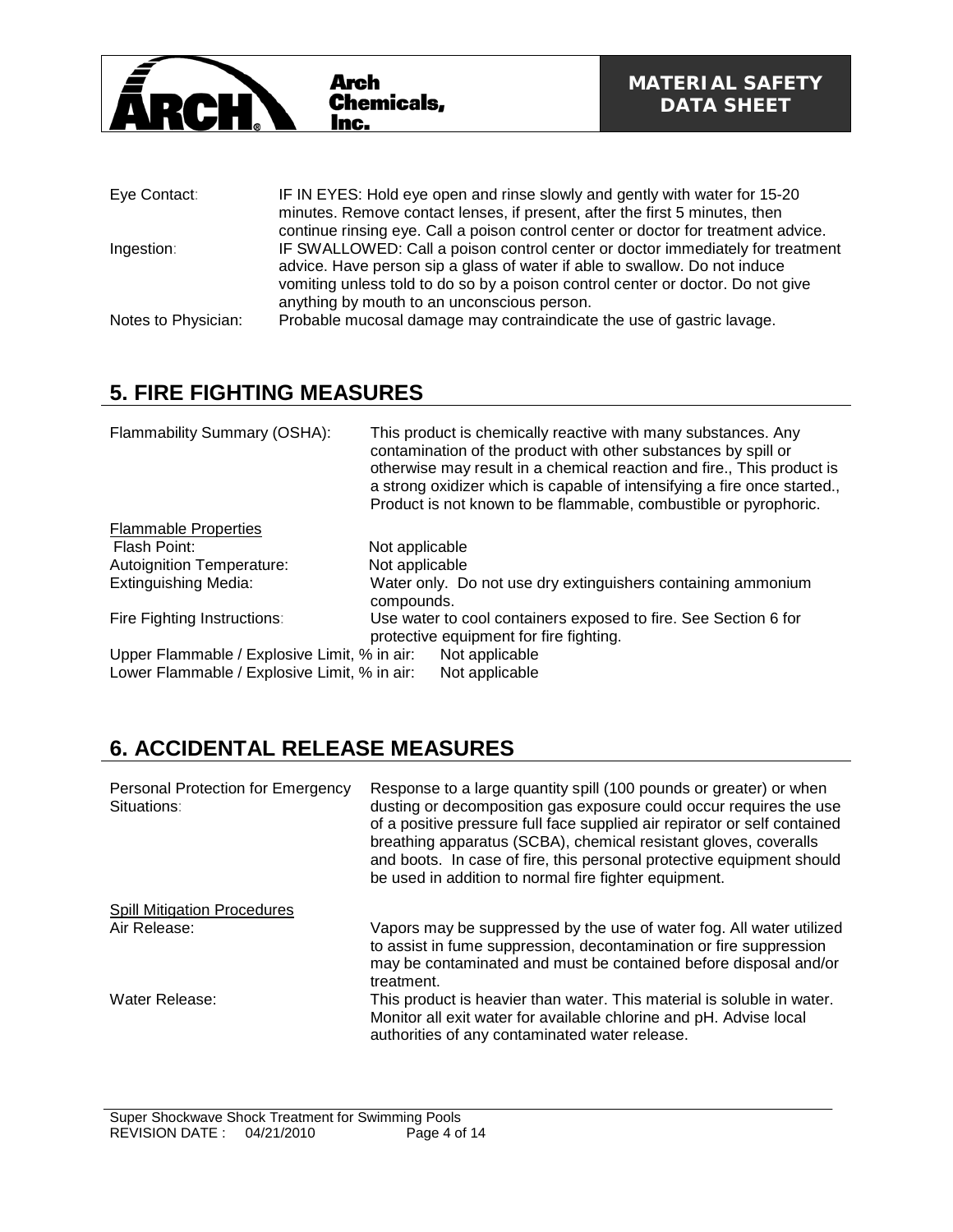

| Land Release:                 | Contact 1-800-654-6911 immediately. DANGER: All spills of this<br>product should be treated as contaminated. Contaminated product<br>may initiate a chemical reaction that may spontaneously ignite any<br>combustible material present, resulting in a fire of great intensity. In<br>case of a spill, separate all spilled product from packaging, debris<br>and other material. Using a clean broom or shovel, place all spilled<br>product into plastic bags, and place those bags into a clean, dry<br>disposal container, properly marked and labeled. Disposal<br>containers made of plastic or metal are recommended. Do not seal |
|-------------------------------|-------------------------------------------------------------------------------------------------------------------------------------------------------------------------------------------------------------------------------------------------------------------------------------------------------------------------------------------------------------------------------------------------------------------------------------------------------------------------------------------------------------------------------------------------------------------------------------------------------------------------------------------|
|                               | disposal containers tightly. Immediately remove all product in<br>disposal containers to an isolated area outdoors. Place all damaged<br>packaging material in a disposal container of water to assure<br>decontamination (i.e. removal of all product) before disposal. Place<br>all undamaged packaging in a clean, dry container properly marked<br>and labeled. Call for disposal procedures.                                                                                                                                                                                                                                         |
| Additional Spill Information: | Hazardous concentrations in air may be found in local spill area and<br>immediately downwind. Remove all sources of ignition. Stop source<br>of spill as soon as possible and notify appropriate personnel.<br>Dispose of spill residues per guidelines under Section 13, Disposal<br>Consideration. This material may be neutralized for disposal; you<br>are requested to contact Arch Chemicals at 1-800-654-6911 before<br>beginning any such procedure. FOR ALL TRANSPORTATION<br>ACCIDENTS, CALL CHEMTREC: 1-800-424-9300 REPORTABLE<br>QUANTITY: 10 lbs. (as calcium hypochlorite) per 40 CFR 302.4.                               |

# **7. HANDLING AND STORAGE**

| Handling:                      | Avoid inhalation of dust and fumes. Do not take internally. Avoid<br>contact with skin, eyes and clothing. Upon contact with skin or eyes,<br>wash off with water. Remove contaminated clothing and wash<br>before reuse.                                                                                                                                                                                                                                                                                                                                                                                                                                             |
|--------------------------------|-----------------------------------------------------------------------------------------------------------------------------------------------------------------------------------------------------------------------------------------------------------------------------------------------------------------------------------------------------------------------------------------------------------------------------------------------------------------------------------------------------------------------------------------------------------------------------------------------------------------------------------------------------------------------|
| Storage:                       | Keep product tightly sealed in original containers. Store product in a<br>cool, dry, well-ventilated area. Store away from combustible or<br>flammable products. Keep product packaging clean and free of all<br>contamination, including, e.g. other pool treatment products, acids,<br>organic materials, nitrogen-containing compounds, dry powder fire<br>extinguishers (containing mono-ammonium phosphate), oxidizers,<br>all corrosive liquids, flammable or combustible materials, etc.                                                                                                                                                                       |
| <b>Shelf Life Limitations:</b> | Do not store product where the average daily temperature exceeds<br>95° F. Storage above this temperature may result in rapid<br>decomposition, evolution of chlorine gas and heat sufficient to ignite<br>combustible products. Shelf life (that is, the period of time before the<br>product goes below stated label strength) is determined by storage<br>time and temperatures. Store in a cool, dry and well ventilated area.<br>Prolonged storage at elevated temperatures will significantly shorten<br>the shelf life. Storage in a climate controlled storage area or building<br>is recommended in those areas where extremes of high temperature<br>occur. |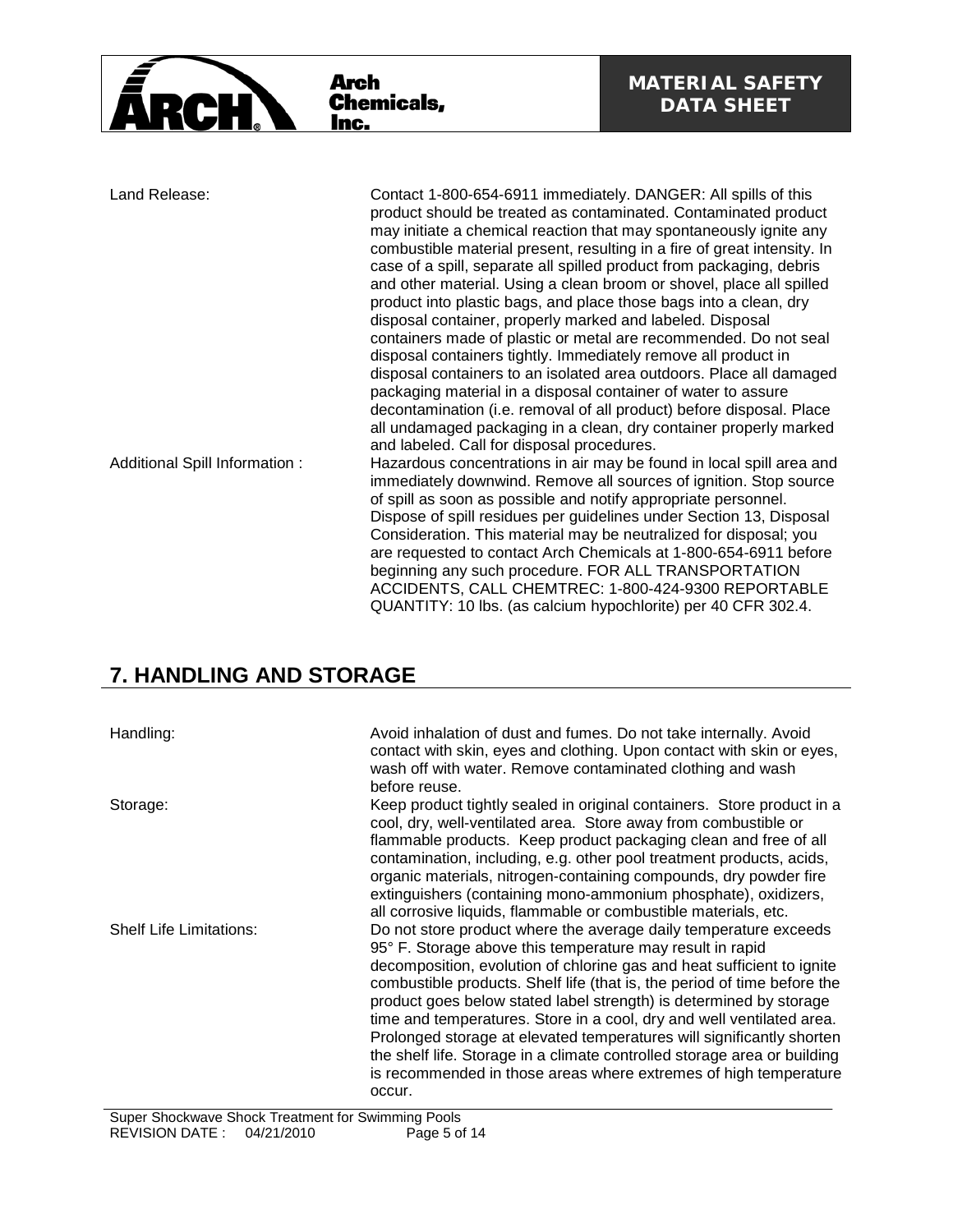

| Incompatible Materials for Storage: | Do not allow product to come in contact with other materials,<br>including e.g. other pool treatment products, acids, organic<br>materials, nitrogen-containing compounds, dry powder fire<br>extinguishers (containing mono-ammonium phosphate), oxidizers,<br>all corrosive liquids, flammable or combustible materials, etc. A<br>chemical reaction with such substances can cause a fire of great<br>intensity. |
|-------------------------------------|---------------------------------------------------------------------------------------------------------------------------------------------------------------------------------------------------------------------------------------------------------------------------------------------------------------------------------------------------------------------------------------------------------------------|
| Do Not Store At temperatures Above: | Average daily temperature of 35° C / 95° F. Storage above this<br>temperature may result in rapid decomposition, evolution of<br>chlorine gas and heat sufficient to ignite combustible products.                                                                                                                                                                                                                   |

# **8. EXPOSURE CONTROLS / PERSONAL PROTECTION**

| Ventilation: | Local exhaust ventilation or other engineering controls are normally required<br>when handling or using this product to keep airborne exposures below the<br>TLV, PEL or other recommended exposure limit. |
|--------------|------------------------------------------------------------------------------------------------------------------------------------------------------------------------------------------------------------|
|              |                                                                                                                                                                                                            |

## Protective Equipment for Routine Use of Product

| <b>Respiratory Protection:</b>                      | possible.                                             |                             | Wear a NIOSH approved respirator if levels above the exposure limits are                                                                                                                                                         |
|-----------------------------------------------------|-------------------------------------------------------|-----------------------------|----------------------------------------------------------------------------------------------------------------------------------------------------------------------------------------------------------------------------------|
| Respirator Type:                                    | exceed ten (10) times the published limit.            |                             | A NIOSH approved full-face air purifying respirator equipped with<br>combination chlorine/P100 cartridges. Air purifying respirators should not be<br>used in oxygen deficient or IDLH atmospheres or if exposure concentrations |
| Skin Protection:                                    | shower should be provided in the immediate work area. |                             | Wear impervious gloves to avoid skin contact. A full impervious suit is<br>recommended if exposure is possible to a large portion of the body. A safety                                                                          |
| Eye Protection:                                     | immediate work area.                                  |                             | Use chemical goggles. Emergency eyewash should be provided in the                                                                                                                                                                |
| Protective Clothing Type:                           | protective suit)                                      |                             | Neoprene, Nitrile, Natural rubber (This includes: gloves, boots, apron,                                                                                                                                                          |
| <b>Exposure Limit Data</b>                          |                                                       |                             |                                                                                                                                                                                                                                  |
| <b>CHEMICAL NAME</b><br><b>CALCIUM HYPOCHLORITE</b> | CAS#<br>7778-54-3                                     | Name of Limit<br>ARCH-ROEG* | Exposure<br>1 mg/m $3$<br>TWA                                                                                                                                                                                                    |
| CALCIUM HYPOCHLORITE                                | 7778-54-3                                             | NIOSH-IDLH                  | 37 - 48 mg/m3 based on IDLH                                                                                                                                                                                                      |
| <b>CALCIUM HYDROXIDE</b>                            | 1305-62-0                                             | ZUS_ACGIH                   | concentration of chlorine<br>5 mg/m3 TWA                                                                                                                                                                                         |
| <b>CALCIUM HYDROXIDE</b>                            | 1305-62-0                                             | ZUS_OSHAP1                  | <b>TWA total dust</b><br>$15 \text{ mg/m}$                                                                                                                                                                                       |
| <b>CALCIUM HYDROXIDE</b>                            | 1305-62-0                                             | ZUS_OSHAP1                  | $5 \text{ mg/m}$ 3<br>TWA respirable<br>fraction                                                                                                                                                                                 |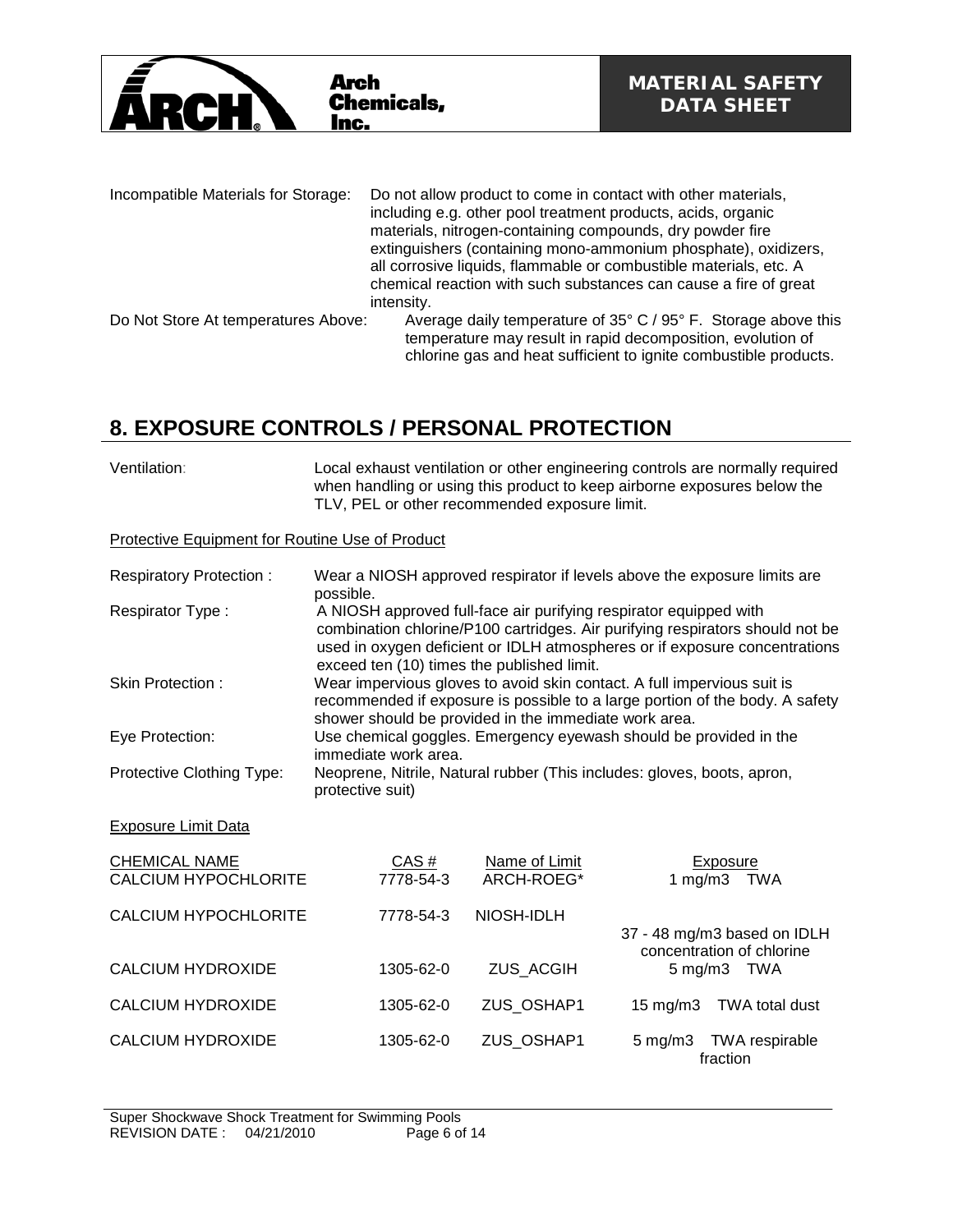

\*ARCH-ROEG: Arch Recommended Occupational Exposure Guideline.

# **9. PHYSICAL AND CHEMICAL PROPERTIES**

| <b>Physical State:</b>   | solid                                          |
|--------------------------|------------------------------------------------|
| Form                     | Free flowing, powder                           |
| Color:                   | white                                          |
| Odor:                    | Chlorine-like                                  |
| Molecular Weight:        | (Active ingredient) 143.00                     |
| Specific Gravity:        | Not applicable                                 |
| $pH$ :                   | 10.4 - 10.8 (1% solution in neutral, distilled |
|                          | water) (@ 25 Deg. C)                           |
| <b>Boiling Point:</b>    | Not applicable                                 |
| Freezing Point:          | Not applicable                                 |
| <b>Melting Point:</b>    | Not applicable                                 |
| Density:                 | $0.8$ g/cc                                     |
|                          |                                                |
| Vapor Pressure:          | (@ 25 Deg. C) Not applicable                   |
| Vapor Density:           | Not applicable                                 |
| Viscosity:               | Not applicable                                 |
| Fat Solubility:          | No data                                        |
| Solubility in Water:     | 18 % (@ 25 Deg. C) Product also contains       |
|                          | calcium hydroxide and calcium carbonate which  |
|                          | will leave a residue.                          |
| Partition coefficient n- | No data                                        |
| octanol/water:           |                                                |
| <b>Evaporation Rate:</b> |                                                |
|                          | Not applicable                                 |
| Oxidizing:               | Oxidizer                                       |
| Volatiles, % by vol.:    | Not applicable                                 |
| <b>VOC Content</b>       | Not applicable                                 |
| <b>HAP Content</b>       | Not applicable                                 |

# **10. STABILITY AND REACTIVITY**

| <b>Stability and Reactivity Summary:</b> | Product is not sensitive to mechanical shock or impact. Product is<br>not sensitive to electrical static discharge. Product will not undergo<br>hazardous polymerization. Product is an NFPA Class 3 oxidizer<br>which can cause a severe increase in fire intensity. Not<br>pyrophoric. Not an organic peroxide. If subjected to excessive<br>temperatures, the product may undergo rapid decomposition,<br>evolution of chlorine gas, and heat sufficient to ignite combustible<br>substances. If product is exposed to small amounts of water, it can<br>react violently to produce heat and toxic gases and spatter. Use<br>copious amounts of water for fires involving this product. |
|------------------------------------------|--------------------------------------------------------------------------------------------------------------------------------------------------------------------------------------------------------------------------------------------------------------------------------------------------------------------------------------------------------------------------------------------------------------------------------------------------------------------------------------------------------------------------------------------------------------------------------------------------------------------------------------------------------------------------------------------|
| Conditions to Avoid:                     | Do not store next to heat source, in direct sunlight, or elevated<br>storage temperature. Do not store where the daily average                                                                                                                                                                                                                                                                                                                                                                                                                                                                                                                                                             |

Super Shockwave Shock Treatment for Swimming Pools REVISION DATE : 04/21/2010 Page 7 of 14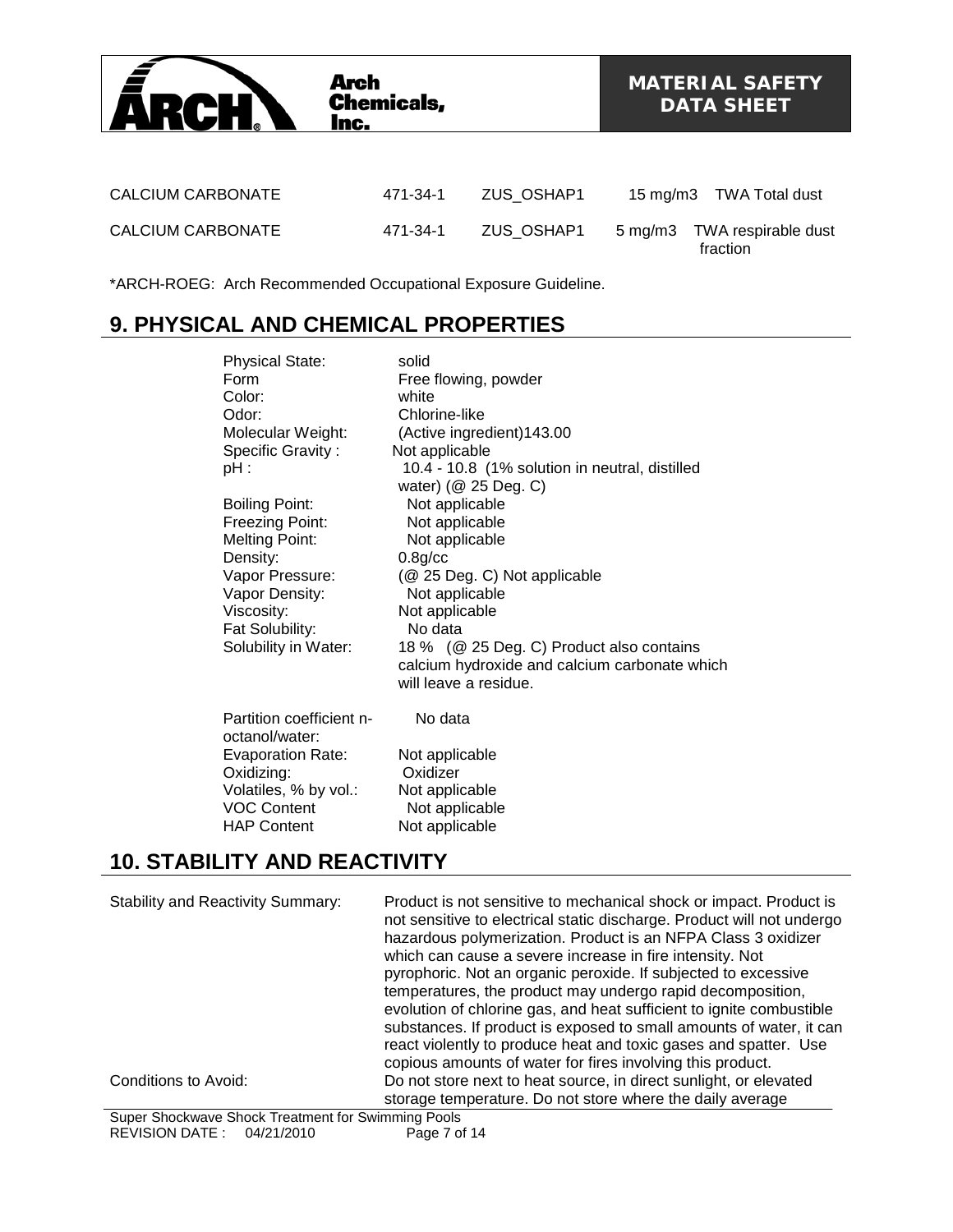

|                                                                 | temperature exceeds 95 °F. Prevent ingress of humidity and<br>moisture into container or package. Always close the lid.          |
|-----------------------------------------------------------------|----------------------------------------------------------------------------------------------------------------------------------|
| Chemical Incompatibility:                                       | This product is chemically reactive with many substances,                                                                        |
|                                                                 | including, e.g., other pool treatment products, acids, organics,<br>nitrogen-containing compounds, dry powder fire extinguishers |
|                                                                 | (containing mono-ammonium phosphate), oxidizers, corrosive                                                                       |
|                                                                 | flammable or combustible materials. Do not allow product to                                                                      |
|                                                                 | contact any foreign matter, including other water treatment<br>products. Contamination or improper use may cause a fire of       |
|                                                                 | great intensity, explosion or the release of toxic gases. If product                                                             |
|                                                                 | is exposed to small amounts of water, it can react violently to                                                                  |
|                                                                 | produce heat and toxic gases and spatter.                                                                                        |
| Hazardous Decomposition Products:<br>Decomposition Temperature: | Chlorine<br>170 - 180 DEG°C - , 338 - 356 DEG°F-                                                                                 |
|                                                                 |                                                                                                                                  |

# **11. TOXICOLOGICAL INFORMATION**

| <b>Component Animal Toxicology</b>    |                                                                           |     |
|---------------------------------------|---------------------------------------------------------------------------|-----|
| Oral LD50 value:                      |                                                                           |     |
| <b>CALCIUM</b>                        | LD50 (65% calcium hypochlorite)<br>850 mg/kg<br>Rat                       |     |
| <b>HYPOCHLORITE</b>                   |                                                                           |     |
| SODIUM CHLORIDE                       | LD50<br>$= 3,000$ mg/kg<br>Rat                                            |     |
| <b>CALCIUM CHLORIDE</b>               | LD50<br>$= 1,000$ mg/kg<br>Rat                                            |     |
| <b>CALCIUM HYDROXIDE</b>              | $= 7,340$ mg/kg<br>LD50<br>Rat                                            |     |
|                                       |                                                                           |     |
| Dermal LD50 value:                    |                                                                           |     |
| <b>CALCIUM</b><br><b>HYPOCHLORITE</b> | LD50 (65% calcium hypochlorite)<br>> 2,000 mg/kg<br>Rabbit                |     |
| SODIUM CHLORIDE                       | LD50<br>$> 10,000$ mg/kg<br>Rabbit                                        |     |
| <b>CALCIUM CHLORIDE</b>               | $= 2,630$ mg/kg<br>LD50<br>Rat                                            |     |
| <b>CALCIUM HYDROXIDE</b>              | No data                                                                   |     |
|                                       |                                                                           |     |
| Inhalation LC50 value:                |                                                                           |     |
| <b>CALCIUM</b>                        | Inhalation LC50 1 h (65% calcium hypochlorite), (Nose Only) = 2.04 MG/L   | Rat |
| <b>HYPOCHLORITE</b>                   |                                                                           |     |
| <b>CALCIUM</b>                        | Inhalation LC50 4 h (65% calcium hypochlorite), (Nose Only) = $0.51$ MG/L | Rat |
| <b>HYPOCHLORITE</b>                   |                                                                           |     |
| SODIUM CHLORIDE                       | Inhalation LC50 $1 h$ > 42 MG/L<br>Rat                                    |     |
| <b>CALCIUM CHLORIDE</b>               | No data                                                                   |     |
| <b>CALCIUM HYDROXIDE</b>              | No data                                                                   |     |
|                                       |                                                                           |     |
| <b>Product Animal Toxicity</b>        |                                                                           |     |
| Oral LD50 value:                      | Approximately 800 mg/kg<br>LD50<br>Rat                                    |     |
| Dermal LD50 value:                    | > 2,000 mg/kg Rabbit<br>LD50                                              |     |
| Inhalation LC50                       | Inhalation LC50 1.00 h (Nose Only) > 2.04 MG/L Rat Inhalation LC50 4 h    |     |
| value:                                | (Nose Only) $> 0.51$ MG/L Rat                                             |     |
| Skin Irritation:                      | DRY MATERIAL CAUSES MODERATE SKIN IRRITATION., WET MATERIAL               |     |
|                                       | <b>CAUSES SKIN BURNS.</b>                                                 |     |
|                                       | Super Shockwave Shock Treatment for Swimming Pools                        |     |
| <b>REVISION DATE:</b>                 | 04/21/2010<br>Page 8 of 14                                                |     |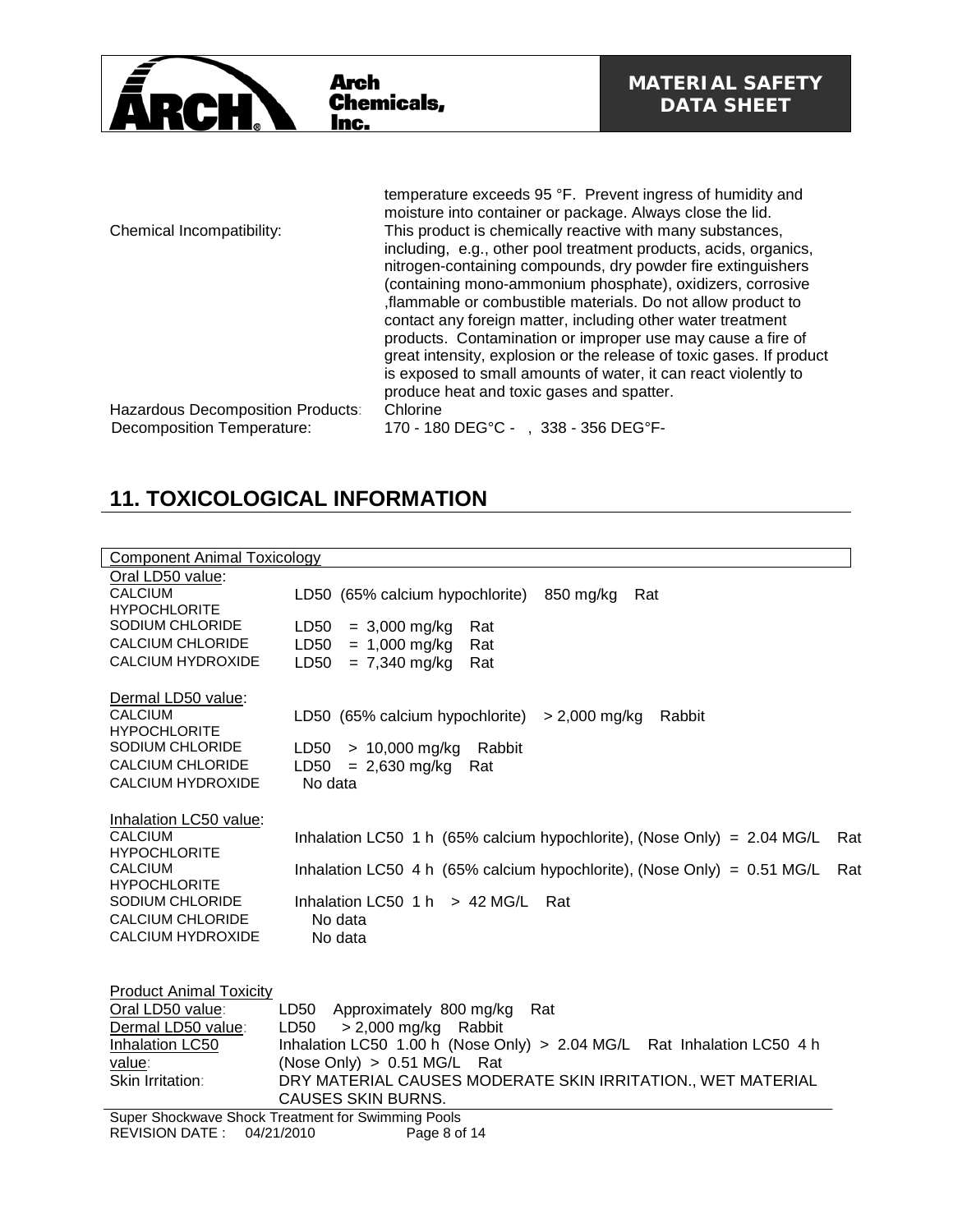

| Eye Irritation:<br><b>Skin Sensitization:</b>        | Corrosive to eyes.<br>This material is not known or reported to be a skin or respiratory sensitizer.                                                                                                                                                                                                                                                                                                                                                                                                                                                                                                                                                                                                                                                                                                                                                                                                                                                                                                              |  |  |  |  |
|------------------------------------------------------|-------------------------------------------------------------------------------------------------------------------------------------------------------------------------------------------------------------------------------------------------------------------------------------------------------------------------------------------------------------------------------------------------------------------------------------------------------------------------------------------------------------------------------------------------------------------------------------------------------------------------------------------------------------------------------------------------------------------------------------------------------------------------------------------------------------------------------------------------------------------------------------------------------------------------------------------------------------------------------------------------------------------|--|--|--|--|
| Acute Toxicity:<br>Subchronic / Chronic<br>Toxicity: | This product is corrosive to all tissues contacted and upon inhalation, may cause<br>irritation to mucous membranes and respiratory tract. The dry material is irritating to<br>the skin. However when wet, it will produce burns to the skin.<br>There are no known or reported effects from repeated exposure except those<br>secondary to burns.                                                                                                                                                                                                                                                                                                                                                                                                                                                                                                                                                                                                                                                               |  |  |  |  |
| Reproductive and<br>Developmental Toxicity:          | Calcium hypochlorite has been tested for teratogenicity in laboratory<br>animals. Results of this study have shown that calcium hypochlorite is not a<br>teratogen.                                                                                                                                                                                                                                                                                                                                                                                                                                                                                                                                                                                                                                                                                                                                                                                                                                               |  |  |  |  |
| <b>CALCIUM CHLORIDE</b>                              | Not known or reported to cause reproductive or<br>developmental toxicity.                                                                                                                                                                                                                                                                                                                                                                                                                                                                                                                                                                                                                                                                                                                                                                                                                                                                                                                                         |  |  |  |  |
| Mutagenicity:<br><b>CALCIUM CHLORIDE</b>             | Calcium hypochlorite has been tested in the Dominant lethal assay in male<br>mice, and it did not induce a dominant lethal response. Calcium hypochlorite<br>has been reported to produce mutagenic activity in two in vitro assays. It<br>has, however, been shown to lack the capability to produce mutations in<br>animals based on results from the micronucleus assay. In vitro assays<br>frequently are inappropriate to judge the mutagenic potential of bactericidal<br>chemicals due to a high degree of cellular toxicity. The concentration which<br>produces mutations in these in vitro assays is significantly greater than the<br>concentrations used for disinfection. Based on high cellular toxicity in in vitro<br>assays and the lack of mutagenicity in animals, the risk of genetic damage<br>to humans is judged not significant.<br>This product was determined to be non-mutagenic in<br>the Ames assay. It was also shown to be non-<br>clastogenic in the chromosomal aberration test. |  |  |  |  |
| Carcinogenicity:                                     | This product is not known or reported to be carcinogenic by any reference<br>source including IARC, OSHA, NTP or EPA. One hundred mice were<br>exposed dermally 3 times a week for 18 months to a solution of calcium<br>hypochlorite. Histopathological examination failed to show an increased<br>incidence of tumors. IARC (International Agency for Research on Cancer)<br>reviewed studies conducted with several hypochlorite salts. IARC has<br>classified hypochlorite salts as having inadequate evidence for<br>carcinogenicity to humans and animals. IARC therefore considers<br>hypochlorite salts to be not classifiable as to their carcinogenicity to humans<br>(Group 3 Substance).                                                                                                                                                                                                                                                                                                              |  |  |  |  |
| <b>CALCIUM CHLORIDE</b>                              | This chemical is not known or reported to be<br>carcinogenic by any reference source including IARC,<br>OSHA, NTP, or EPA.                                                                                                                                                                                                                                                                                                                                                                                                                                                                                                                                                                                                                                                                                                                                                                                                                                                                                        |  |  |  |  |

## **12. ECOLOGICAL INFORMATION**

Overview: Highly toxic to fish and other aquatic organisms.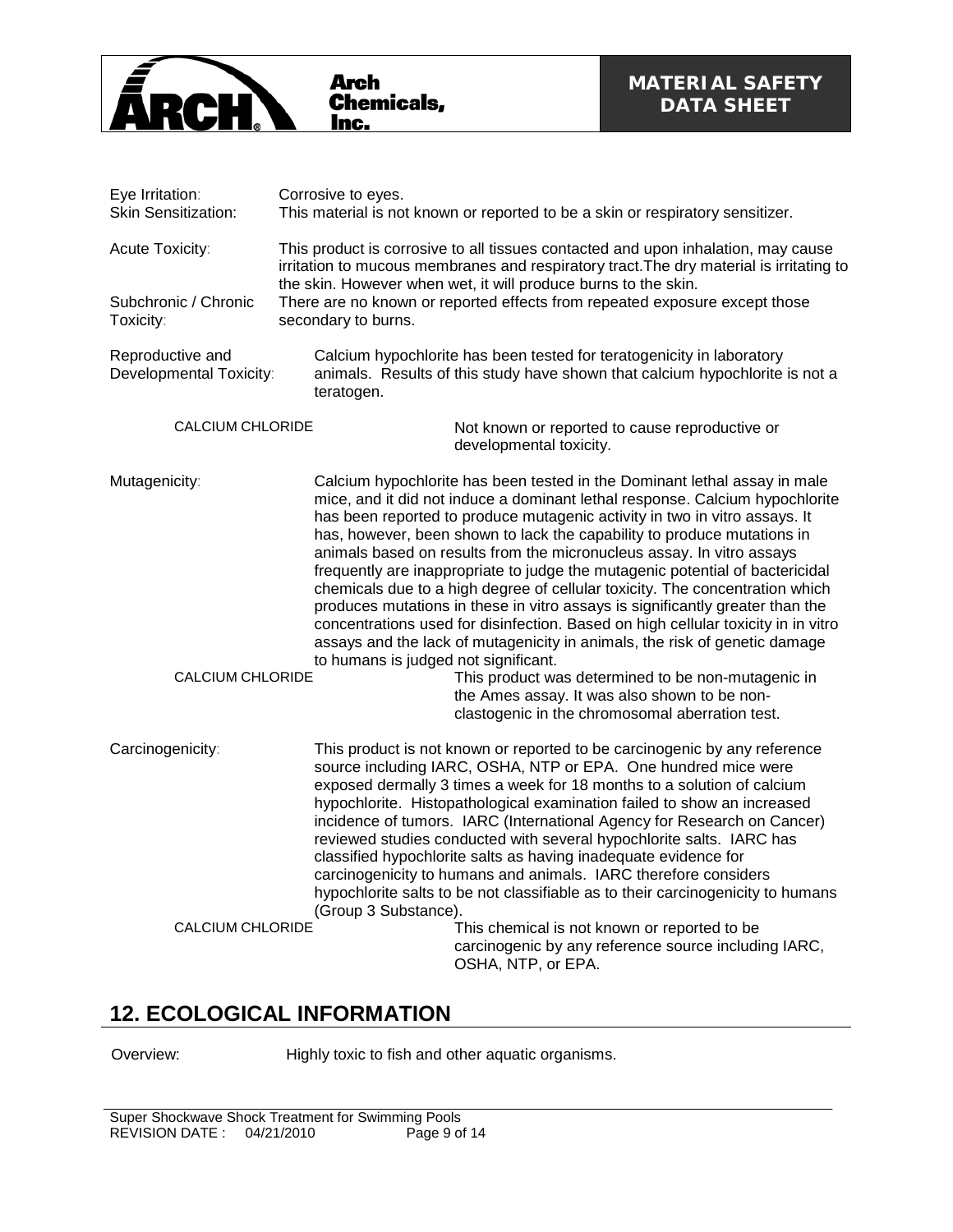

### Ecological Toxicity Values for: **CALCIUM HYPOCHLORITE**

| Bluegill                         |                | - (nominal, static). $96 h$ LC50 0.088 mg/l |
|----------------------------------|----------------|---------------------------------------------|
| Rainbow trout (Salmo gairdneri), |                | - (nominal, static). 96 h LC50 0.16 mg/l    |
| Daphnia magna,                   |                | - (nominal, static). $48 h$ LC50 0.11 mg/l  |
| Bobwhite quail                   | $\blacksquare$ | Dietary LC50 $> 5,000$ ppm                  |
| Mallard ducklings                | ٠              | Dietary LC50 $> 5,000$ ppm                  |
| Bobwhite quail                   | ۰              | Oral LD50 3,474 mg/kg                       |
|                                  |                |                                             |
|                                  |                |                                             |

### Ecological Toxicity Values for: **CALCIUM CHLORIDE**

| <b>Blueaill</b>             |  | - (nominal, static). 96 h LC50 = $10,650$ mg/l          |
|-----------------------------|--|---------------------------------------------------------|
| Mosquito fish               |  | - (nominal, static). 96 h LC50 = $13,400$ mg/l          |
| Fathead minnow (Pimephales  |  | - (nominal, static). 96 h LC50 = $4,630$ mg/l           |
| promelas),                  |  |                                                         |
| Daphnia magna,              |  | - (nominal, static). $48 h$ LC50 = 2,770 mg/l           |
| Ceriodaphnia dubia          |  | - (nominal, static). $48 h$ LC50= 1,830 mg/l            |
| Nitzschia linearis (diatom) |  | - (nominal, static). $5 \text{ day }$ LC50 = 3,130 mg/l |

## **13. DISPOSAL CONSIDERATIONS**

**CARE MUST BE TAKEN TO PREVENT ENVIRONMENTAL CONTAMINATION FROM THE USE OF THE MATERIAL. THE USER OF THE MATERIAL HAS THE RESPONSIBILITY TO DISPOSE OF UNUSED MATERIAL, RESIDUES AND CONTAINERS IN COMPLIANCE WITH ALL RELEVANT LOCAL, STATE AND FEDERAL LAWS AND REGULATIONS REGARDING TREATMENT, STORAGE AND DISPOSAL FOR HAZARDOUS AND NONHAZARDOUS WASTES.** 

| Waste Disposal Summary: | If this product becomes a waste, it meets the criteria of a hazardous<br>waste as defined under 40 CFR 261 and would have the following<br>EPA hazardous waste number: D001. If this product becomes a<br>waste, it will be a hazardous waste which is subject to the Land<br>Disposal restrictions under 40 CFR 268 and must be managed<br>accordingly. |
|-------------------------|----------------------------------------------------------------------------------------------------------------------------------------------------------------------------------------------------------------------------------------------------------------------------------------------------------------------------------------------------------|
| Disposal Methods:       | As a hazardous solid waste it should be disposed of in accordance<br>with local, state and federal regulations.                                                                                                                                                                                                                                          |

Potential US EPA Waste Codes : D001

## **14. TRANSPORT INFORMATION**

| Land (US DOT): | UN2880 CALCIUM HYPOCHLORITE, HYDRATED MIXTURE 5.1 II  |  |
|----------------|-------------------------------------------------------|--|
| Water (IMDG):  | UN2880 CALCIUM HYPOCHLORITE. HYDRATED MIXTURE, 5.1 II |  |
|                | <b>MARINE POLLUTANT</b>                               |  |

|                                                    | Flash Point: Not applicable |                                                       |  |
|----------------------------------------------------|-----------------------------|-------------------------------------------------------|--|
| Air (IATA):                                        |                             | UN2880 CALCIUM HYPOCHLORITE, HYDRATED MIXTURE, 5.1 II |  |
| Super Shockwave Shock Treatment for Swimming Pools |                             |                                                       |  |
| REVISION DATE: 04/21/2010                          |                             | Page 10 of 14                                         |  |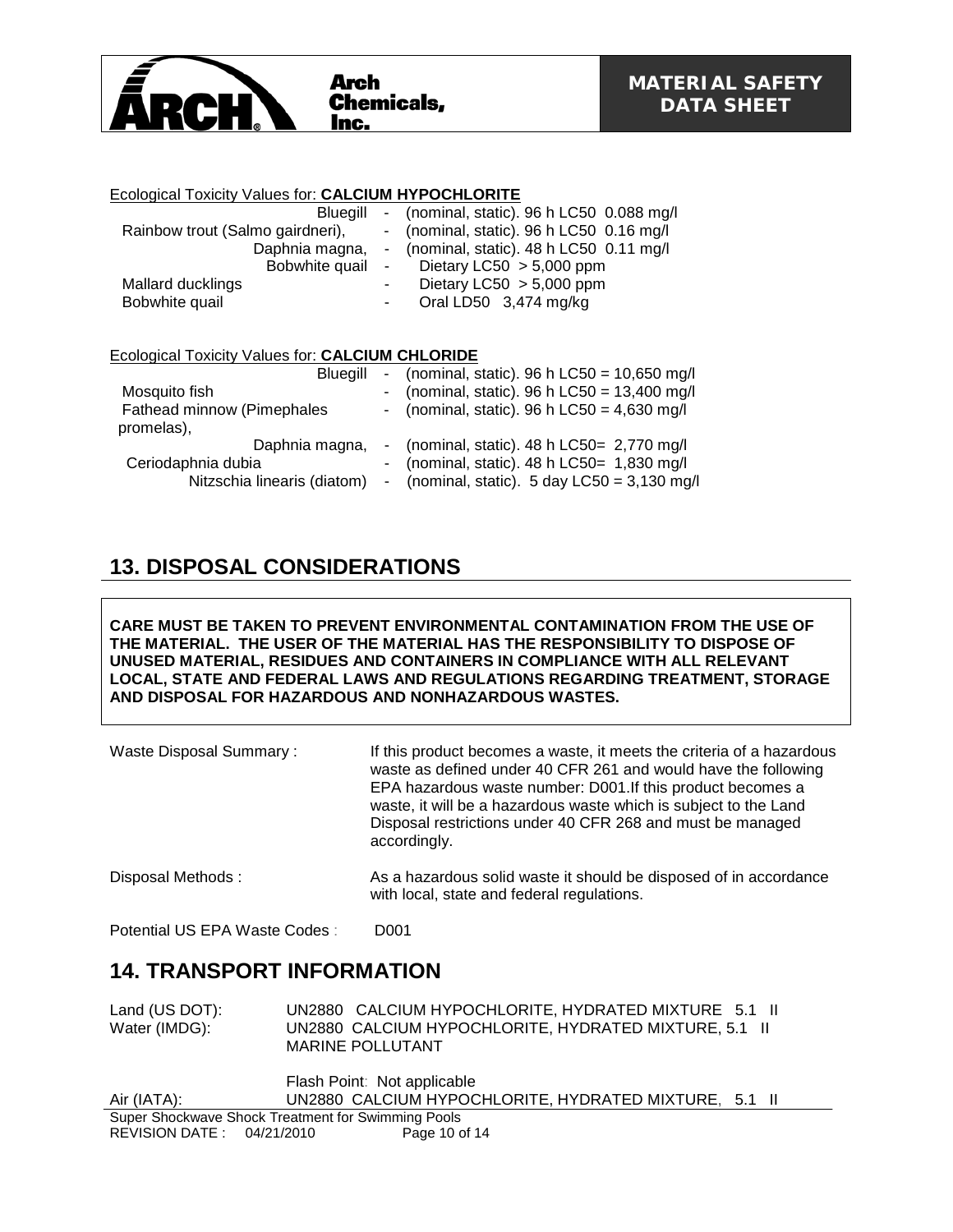

Emergency Response Guide Number: ERG # 140

Transportation Notes**:** Under specific circumstances, this product can ship under two transport exceptions, Limited Quantity or Consumer Commodity. See Bill of Lading for proper shipping description. REPORTABLE QUANTITY: 10 lbs. (Per 49 CFR 172.101, Appendix) Material is not regulated as a marine pollutant for ground, rail car, or aircraft transportation within the USA if shipped in non bulk packages per marine pollutant exception 49 CFR 171.4(c).

EMS: F-H, S-Q

# **15. REGULATORY INFORMATION**

### **UNITED STATES:**

| Toxic Substances Control Act (TSCA):                         | This is an EPA registered pesticide.                                                                                                                     |
|--------------------------------------------------------------|----------------------------------------------------------------------------------------------------------------------------------------------------------|
| <b>EPA Pesticide Registration Number:</b>                    | 1258-1239-42177                                                                                                                                          |
| <b>FIFRA Listing of Pesticide Chemicals</b><br>(40 CFR 180): | This product is regulated under the Federal Insecticide,<br>Fungicide and Rodenticide Act. It must be used for purposes<br>consistent with its labeling. |

### **Superfund Amendments and Reauthorization Act (SARA) Title III:**

| Hazard Categories Sections 311 / 312 (40 CFR 370.2): |                                 |
|------------------------------------------------------|---------------------------------|
| Health                                               | Immediate (Acute) Health Hazard |
| Physical                                             | Fire Hazard                     |

### **Emergency Planning & Community Right to Know (40 CFR 355, App. A):**

|                                    | Extremely Hazardous Substance Section 302 - Threshold Planning Quantity: |
|------------------------------------|--------------------------------------------------------------------------|
| ZUS SAR302 TPQ (threshold planning | None established                                                         |
| quantity)                          |                                                                          |

### **Reportable Quantity (49 CFR 172.101, Appendix):**

|            | ZUS CERCLA Reportable quantity | Calcium hypochlorite<br>Value: 10lbs |
|------------|--------------------------------|--------------------------------------|
| ZUS SAR302 | Reportable quantity            | None established                     |

### **Supplier Notification Requirements (40 CFR 372.45), 313 Reportable Components**

ZUS\_SAR313 De minimis concentration None established

**Clean Air Act Toxic ARP Section 112r:** None established

## **Clean Air Act Socmi:**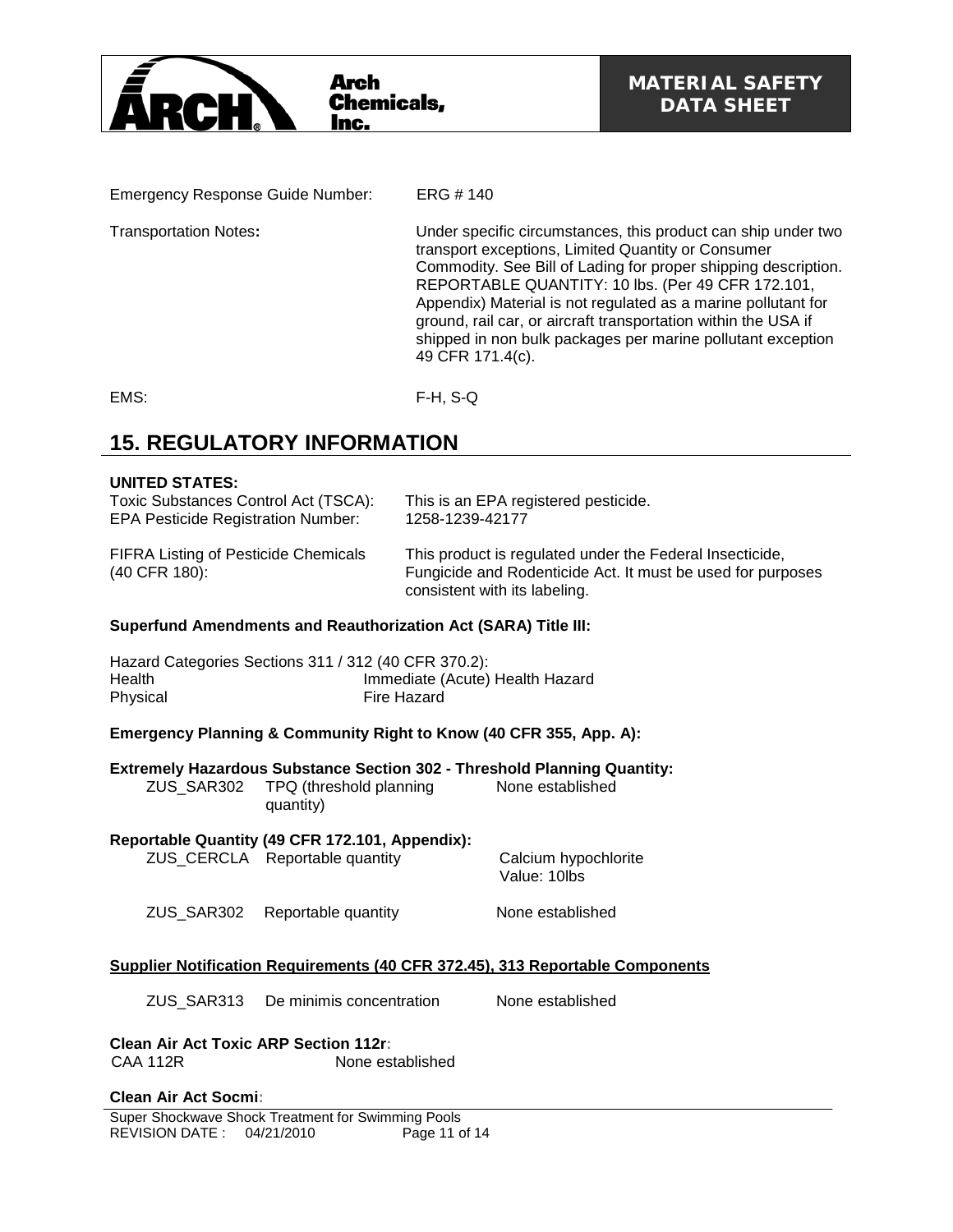

| HON SOC                                                      | None established |
|--------------------------------------------------------------|------------------|
| <b>Clean Air Act VOC Section 111:</b><br>CAA 111             | None established |
| Clean Air Act Haz. Air Pollutants Section 112:<br>ZUS CAAHAP | None established |
| ZUS CAAHRP                                                   | None established |
| CAA AP                                                       | None established |
|                                                              |                  |

## **State Right-to-Know Regulations Status of Ingredients**

**Pennsylvania:**

| CAS#       | <b>COMPONENT NAME</b> |
|------------|-----------------------|
| 10137-74-3 | CALCIUM CHLORATE      |
| 1305-62-0  | CALCIUM HYDROXIDE     |
| 7778-54-3  | CALCIUM HYPOCHLORITE  |
|            |                       |

ZUSPA\_RTK

Pennsylvania: Hazardous substance list 1989-08-11 CHLORIC ACID, CALCIUM SALT

Pennsylvania: Hazardous substance list 1989-08-11 CALCIUM HYDROXIDE

#### Pennsylvania: Hazardous substance list 1989-08-11 HYPOCHLOROUS ACID, CALCIUM SALT Environmental hazard

#### **New Jersey:**

| CAS#       | <b>COMPONENT NAME</b> |
|------------|-----------------------|
| 10137-74-3 | CALCIUM CHLORATE      |
| 1305-62-0  | CALCIUM HYDROXIDE     |
| 7778-54-3  | CALCIUM HYPOCHLORITE  |
|            |                       |

ZUSNJ\_RTK

New Jersey Right to Know Hazardous Substance List (RTK-HSL) 2007-03-01 CALCIUM CHLORATE CHLORIC ACID, CALCIUM SALT

New Jersey Right to Know Hazardous Substance List (RTK-HSL) 2007-03-01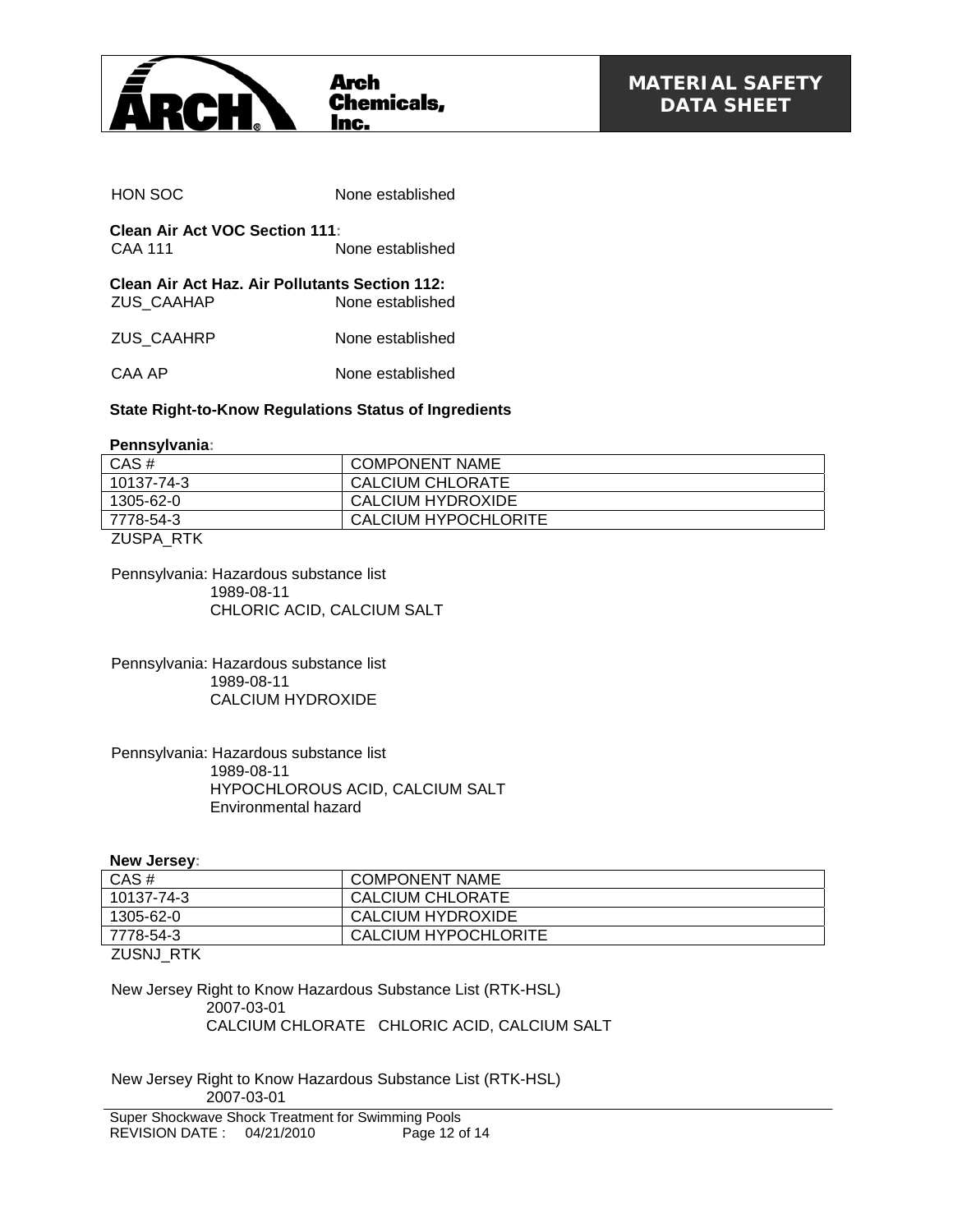

### CALCIUM HYDROXIDE CALCIUM HYDROXIDE (Ca(OH)2) HYDRATED LIME

New Jersey Right to Know Hazardous Substance List (RTK-HSL) 2007-03-01 CALCIUM HYPOCHLORITE HYPOCHLOROUS ACID, CALCIUM SALT BLEACHING POWDER

#### **Massachusetts:**

| CAS#        | <b>COMPONENT NAME</b> |
|-------------|-----------------------|
| 10137-74-3  | CALCIUM CHLORATE      |
| 1305-62-0   | CALCIUM HYDROXIDE     |
| 7778-54-3   | CALCIUM HYPOCHLORITE  |
| 7110111 F17 |                       |

ZUSMA\_RTK

Massachusetts Right to Know List of Chemicals and Hazard Classifications 1993-04-24 CALCIUM CHLORATE

Massachusetts Right to Know List of Chemicals and Hazard Classifications 1994-04-01 CALCIUM HYDROXIDE

Massachusetts Right to Know List of Chemicals and Hazard Classifications 1993-04-24 CALCIUM HYPOCHLORITE

#### **California Proposition 65:**

CAS # COMPONENT NAME

ZUSCA P65 None established

#### **WHMIS Hazard Classification:**

Ingredient Disclosure List (WHMIS) 2007-08-24 Threshold limits: 1 Weight percent 991 Calcium hydroxide